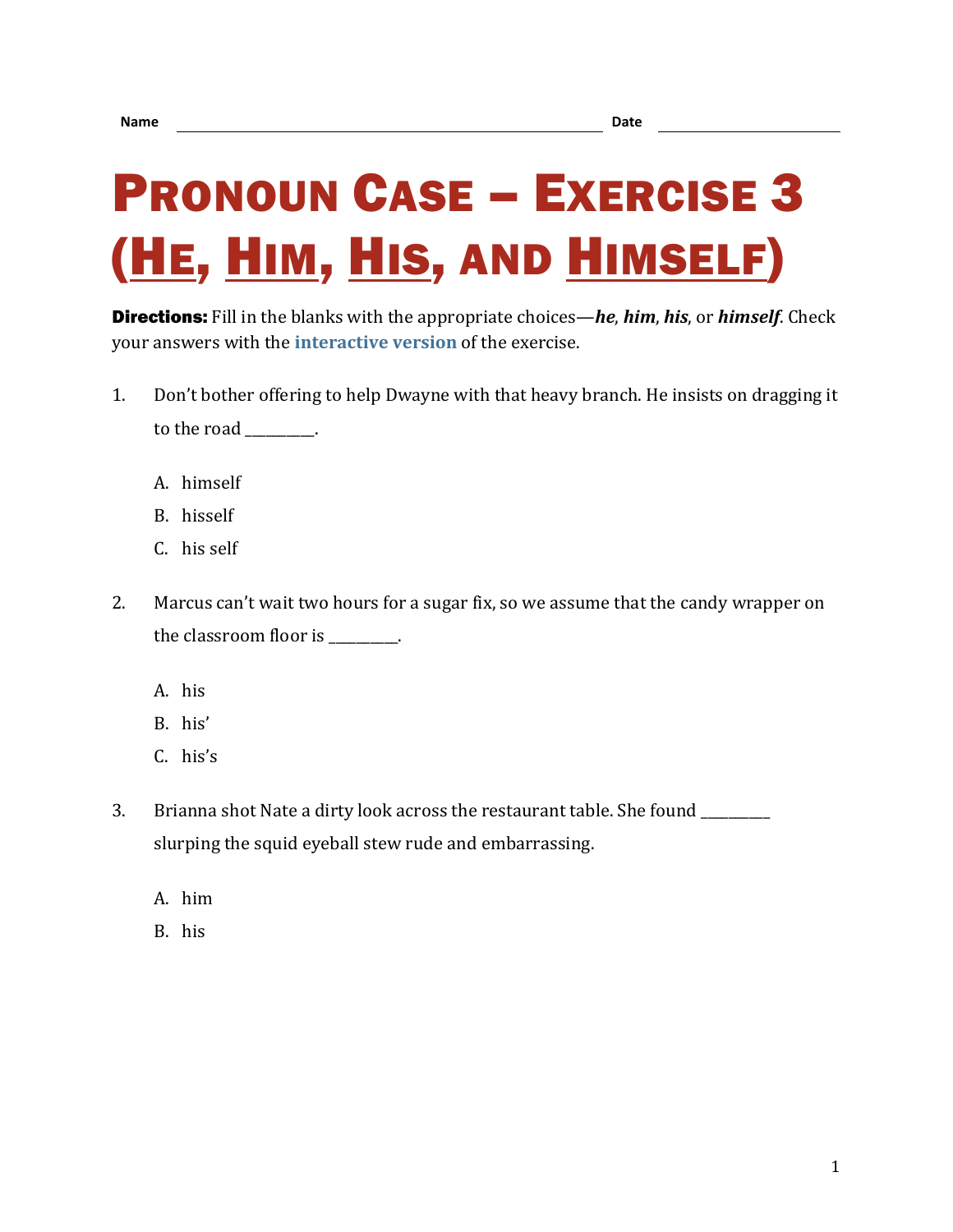- 4. Emilio loves American football. At the dinner table, \_\_\_\_\_\_\_\_\_\_ argue whether football or soccer requires more skill.
	- A. he and his father
	- B. his father and him
	- C. his father and himself
- 5. Jacob is a computer geek too! Ask either Stephanie or \_\_\_\_\_\_\_\_\_\_ to help us bypass this security software.
	- A. he
	- B. him
	- C. himself
- 6. The driver in front slammed on his brakes for no reason and sat in the middle of the road. Jasmine waved an angry fist at his passenger and \_\_\_\_\_\_\_\_\_\_ as she drove around.
	- A. he
	- B. him
	- C. himself
- 7. Sergei is so tall that you don't want to sit behind Lori and \_\_\_\_\_\_\_\_\_ at the movies. You'll be craning to see the screen the entire film!
	- A. he
	- B. him
	- C. himself
- 8. Ruth's brother has muscles bursting out of his shirt sleeves. Ask \_\_\_\_\_\_\_\_\_\_ and his friend if they will help us load this sofa onto the truck.
	- A. he
	- B. him
	- C. himself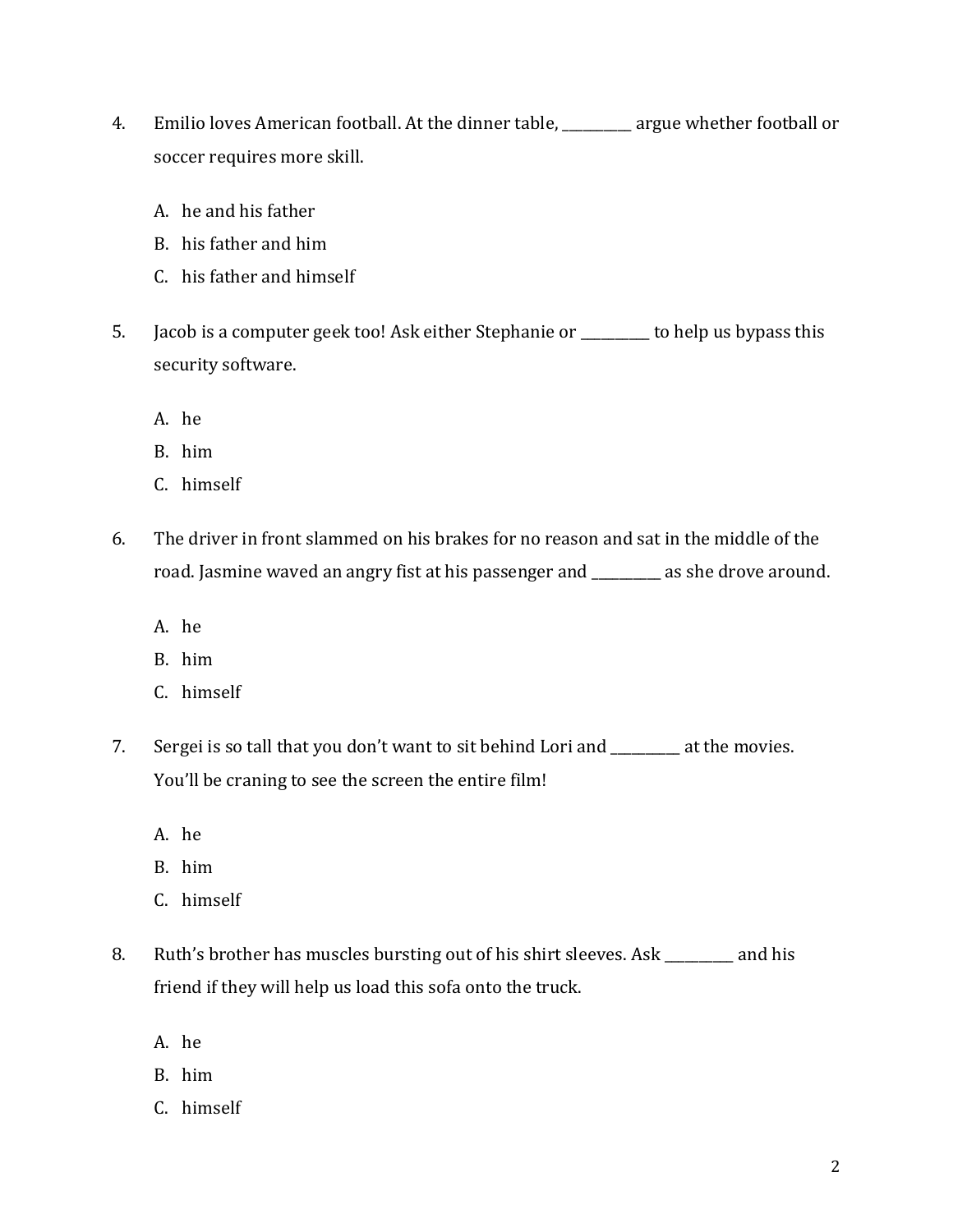9. If you buy a mocha latte at the café, order it from Mark. It is \_\_\_\_\_\_\_\_\_\_ who will spray an avalanche of whipped cream onto the finished drink.

A. he

B. him

C. himself

10. Tyrone is a terrible housekeeper, so that heap of sweaty gym clothes is probably

A. his

\_\_\_\_\_\_\_\_\_\_.

B. his'

- C. his's
- 11. As Madison waited for the veterinarian, she hugged Jack, her new puppy. \_\_\_\_\_\_\_\_\_\_ squirming covered her white sweater in black hair.
	- A. him
	- B. his
- 12. David is always well prepared for a quiz. Either \_\_\_\_\_\_\_ or Melissa, another excellent student, will have a #2 pencil that you can borrow.
	- A. he
	- B. him
	- C. himself
- 13. With both feet planted on the floor, Wesley could still reach the lightbulb in the kitchen ceiling. I wish I were as tall as \_\_\_\_\_\_\_\_\_\_!
	- A. he
	- B. him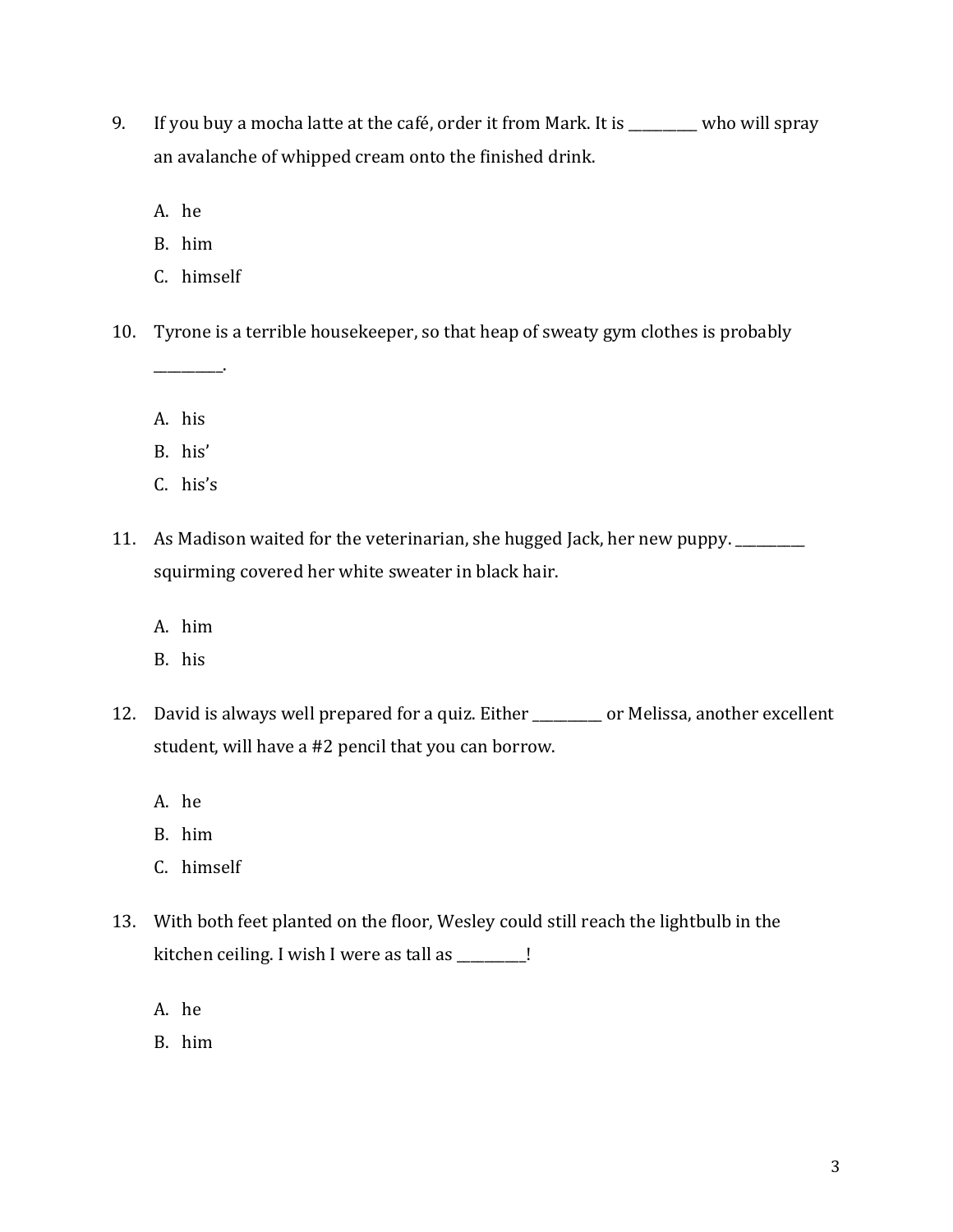- 14. We offered to help Gregory frost the six dozen cupcakes. Even though he was behind schedule, he insisted on finishing the work \_\_\_\_\_\_\_\_.
	- A. himself
	- B. hisself
	- C. his self
- 15. Cameron has a problem with punctuality. Neither \_\_\_\_\_\_\_\_\_\_ nor his roommate Jeb remember to get the rent check to the landlord on the first of the month.
	- A. he
	- B. him
	- C. himself
- 16. Kelvin has so much hair that he must buy a new bottle of shampoo every week. I wouldn't want to have as much hair as \_\_\_\_\_\_\_\_\_\_.
	- A. he
	- B. him
- 17. Jessica hated her upstairs neighbor. \_\_\_\_\_\_\_\_\_\_ stomping in the apartment above at 3 a.m. made uninterrupted sleep impossible.
	- A. him
	- B. his
- 18. That man over there was lurking near the coat rack. It might have been \_\_\_\_\_\_\_\_\_\_ who stole the bag of pretzels from your jacket pocket!
	- A. he
	- B. him
	- C. himself